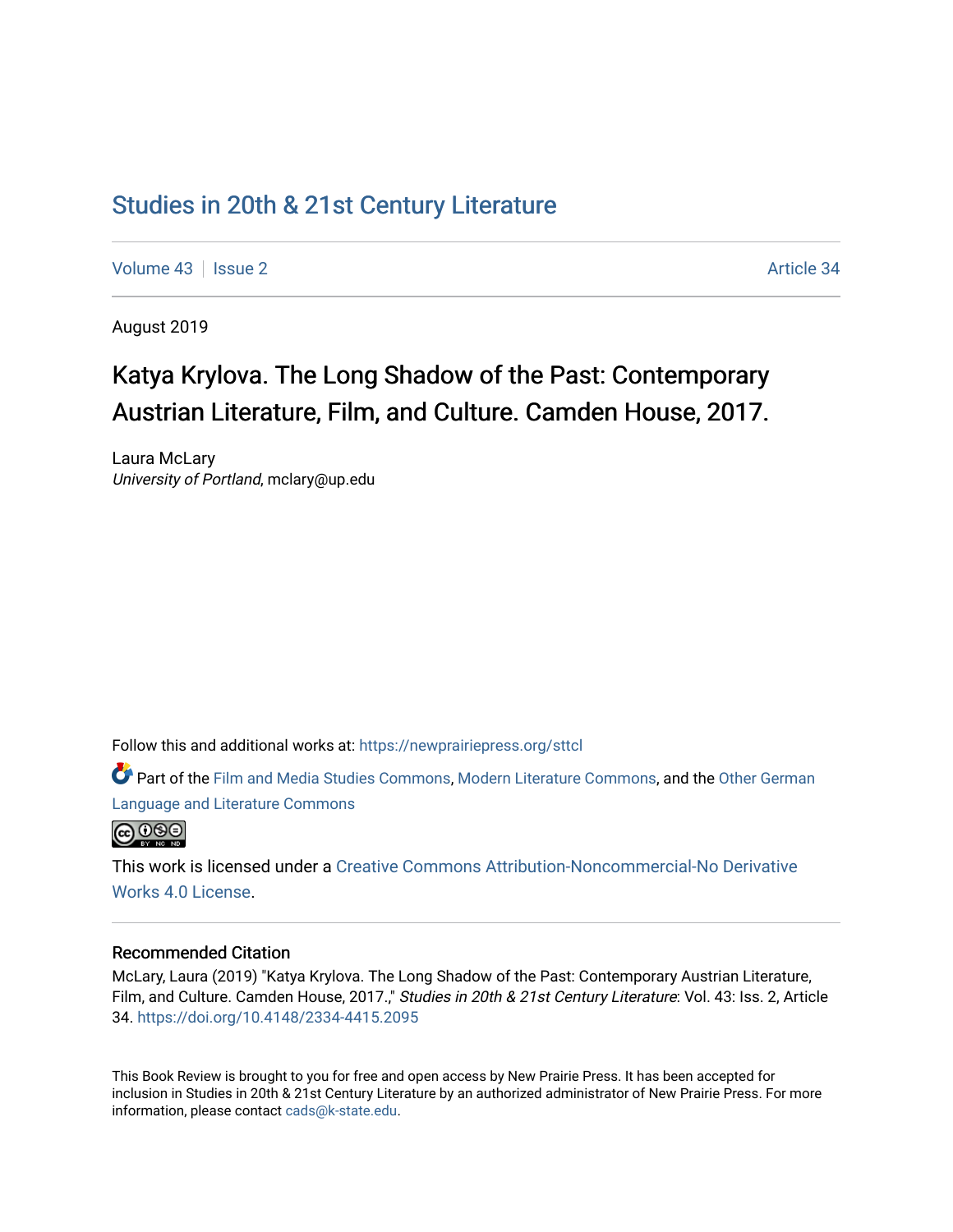### Katya Krylova. The Long Shadow of the Past: Contemporary Austrian Literature, Film, and Culture. Camden House, 2017.

### Abstract

Review of Katya Krylova. The Long Shadow of the Past: Contemporary Austrian Literature, Film, and Culture. Camden House, 2017.

### Keywords

Austria, post-Holocaust, post-Waldheim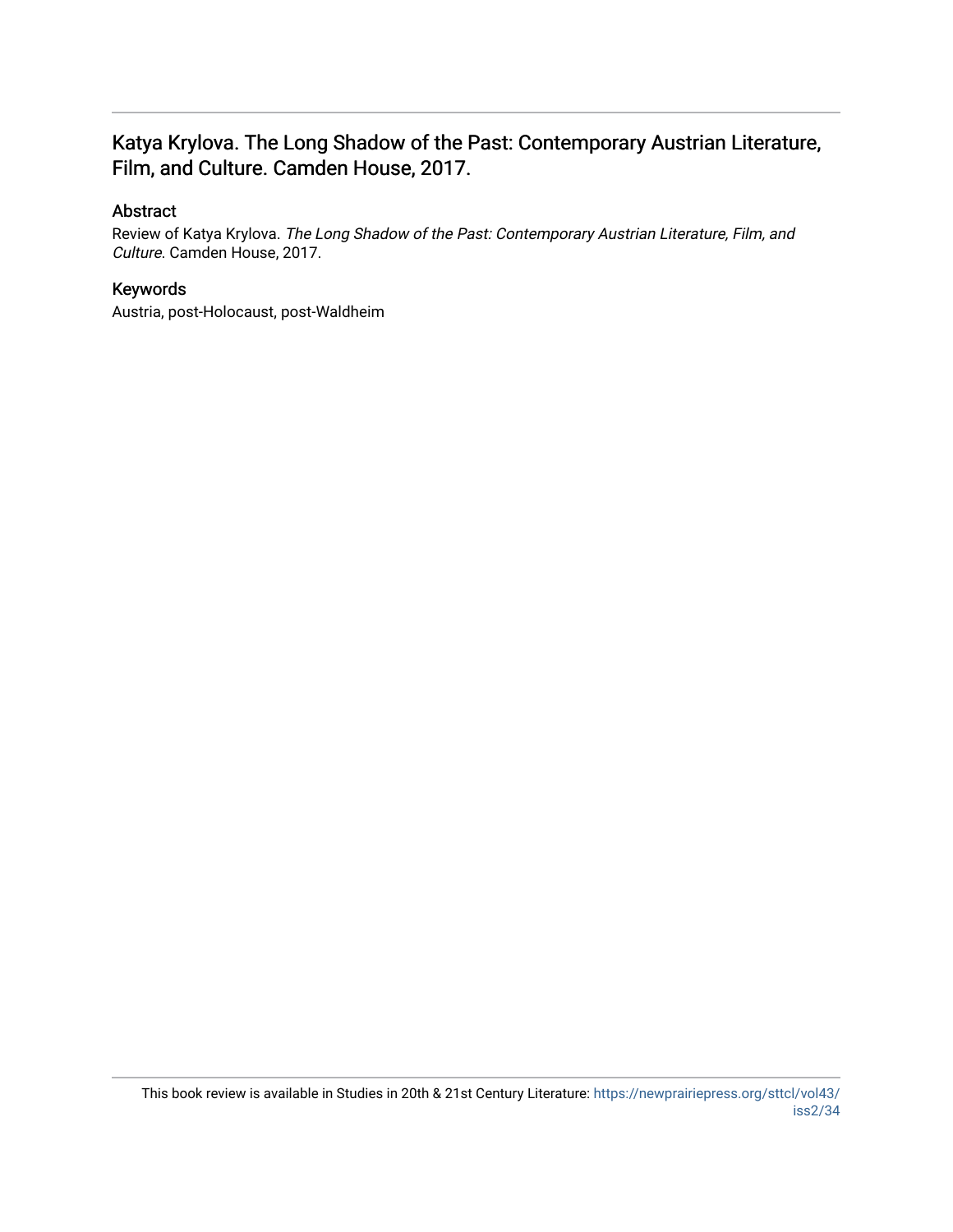### Katya Krylova. *The Long Shadow of the Past: Contemporary Austrian Literature, Film, and Culture*. Camden House, 2017. xiii + 197 pp.

In 1986, it was publicly revealed that Austria's president, Kurt Waldheim, must have known about war crimes committed during his time serving in the German *Sturmabteilung* (the paramilitary of the Nazi party) as a staff officer during World War II. Outcry, both within Austria and from abroad, compelled Austria to confront its Nazi past and its responsibility relating to crimes of the Holocaust. In *The Long Shadow of the Past: Contemporary Austrian Literature, Film, and Culture*, Katya Krylova examines the ongoing implications of what came to be known as the Waldheim Affair. From films made before the Waldheim Affair to more recent examples of how artists are using public spaces in Austria to comment on and remember the persecution of Austrian Jews, Krylova focuses in particular on the function of remembering, forms of nostalgia, and the threat of forgetting. As the author convincingly argues, the trauma of Austria's past is still an open wound, as demonstrated by decades of Austrian writers, filmmakers, and artists who seek to make visible Austria's complicity in the Holocaust.

The introduction to Krylova's study provides the context for the work she examines in each of the five chapters. Austria's process of confronting its complicity in the atrocities of the Holocaust follows a very different trajectory than that of Germany, as Krylova carefully and clearly explains. Motivated by US and British public denazification campaigns, West Germany went through an active postwar process of confronting its role in perpetrating the Holocaust. Austria, however, falsely declared that it had been the first victim of Nazi aggression when Germany annexed Austria in 1938 to create a larger Nazi state. The post-Waldheim era finally led to a number of important public initiatives in Austria that began taking steps toward confronting the past, including Chancellor Vranitzky's formal recognition in 1992 of Austria's complicity in the Holocaust. In addition to passing a law in 1993 to allow those stripped of their citizenship during the Holocaust to regain it and establishing a restitution fund for victims of the Holocaust in 1995, other public memorials, such as the Holocaust Memorial (Vienna, 2000) were created. This delayed confrontation with the past collided with right-wing politics in Austria, and Krylova documents how the fall of the Berlin Wall, the collapse of the Eastern Bloc, and the war in Bosnia led to restrictive immigration laws in 1993. Similarly, waves of refugees coming into Austria during the 2015 refugee crisis led to a right-wing, anti-immigrant backlash. Even as Austria began and continues its significantly belated recognition of its complicity in the Holocaust, right-wing social political movements continuously threaten to reenact the past, including ongoing anti-Semitic attacks. As Krylova notes, quoting the Austrian writer Doron Rabinovici, the past is not past in Austria.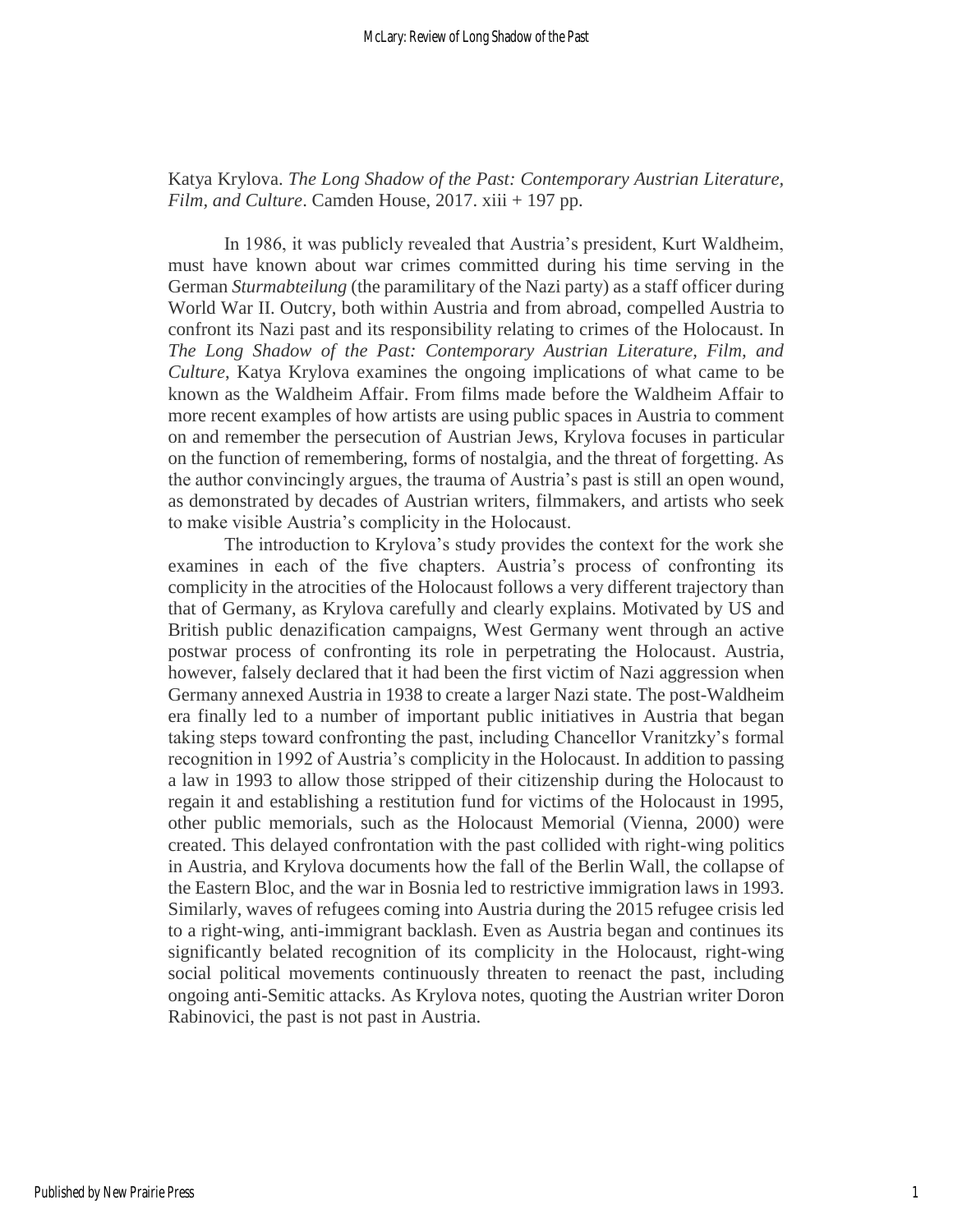In the subsequent five chapters, Krylova uses a convincing and elegant theoretical apparatus for analyzing three films by documentary filmmaker and artist Ruth Beckermann; Anna Mitgutsch's novel *Haus der Kindheit* (*House of Childhood: A Novel*, 2000); Robert Schindel's novel *Der Kalte* ('The Cold One,' 2013); the documentary film *Totschweigen* (Erne and Heinrich, *A Wall of Silence*, 1998) and Elfriede Jelinek's drama *Rechnitz (Der Würgeengel)* (*Rechnitz [The Exterminating Angel]*, 2008); and several recent public memorial projects in Vienna by artists such as Ulrike Lienbacher, Maria Theresia Litschauer, Karen Frostig, and Beckermann. By drawing on the work of contemporary theorists such as Aleida Assman, Svetlana Boym, and Linda Hutcheon, as well as classic works by Sigmund Freud, Walter Benjamin, and Theodor Adorno, Krylova creates a framework that considers the various nuances to memory and memorialization. In her study of Anna Mitgutsch's *Haus der Kindheit*, for example, Krylova uses Boym's terms from *The Future of Nostalgia* to differentiate between "reflective nostalgia" and "restorative nostalgia," demonstrating how the attempts of the novel's protagonist to restore his childhood home in Austria, stolen from his family during the Holocaust, do not provide emotional closure. Similarly compelling is Krylova's reading of recent memorial projects in Vienna. This includes Litschauer's *transkription* ('transcription,' 2010), comprising an inscribed glass panel placed in front of a *Blut und Boden* 'blood and soil' sculpture from the Nazi era mounted on the outer wall of a 1920s-era apartment block. This interventionist work of art includes text on the glass panel describing the statue and the fate of Jewish families who lived in the building during the Holocaust, as well as two bright white brackets around the statue. Even though the name Adolf Hitler was removed from the plaque under the statue in the immediate aftermath of WWII, Litschauer's installation forces the viewer to consider what has been "bracketed out" by leaving the statue in place. This intervention causes a seemingly meaningless statue to reappear, as it were, and resurfaces a history that was hidden or disguised.

The myth of Austria's innocence in the Holocaust continues to fuel rightwing politics and anti-Semitism to this day. In agreement with Adorno's essay, "Was bedeutet: Aufarbeitung der Vergangenheit?" ("What is Meant By 'Working Through the Past'?"), Krylova asserts that it is therefore more appropriate to speak of confrontation with the past, rather than as something that can be mastered or overcome, as the term *Vergangenheitsbewältigung* 'working through the past' suggests. The works by the writers, filmmakers, and artists in this study demonstrate that confronting the past is a continuous process in the present, rather than something that, with time, can be put to rest.

*The Long Shadow of the Past* offers a valuable overview of Austria's confrontation with its past in the post-Waldheim era, demonstrating with clear and insightful readings of literature, film, and art how the Nazi past continues to cast a